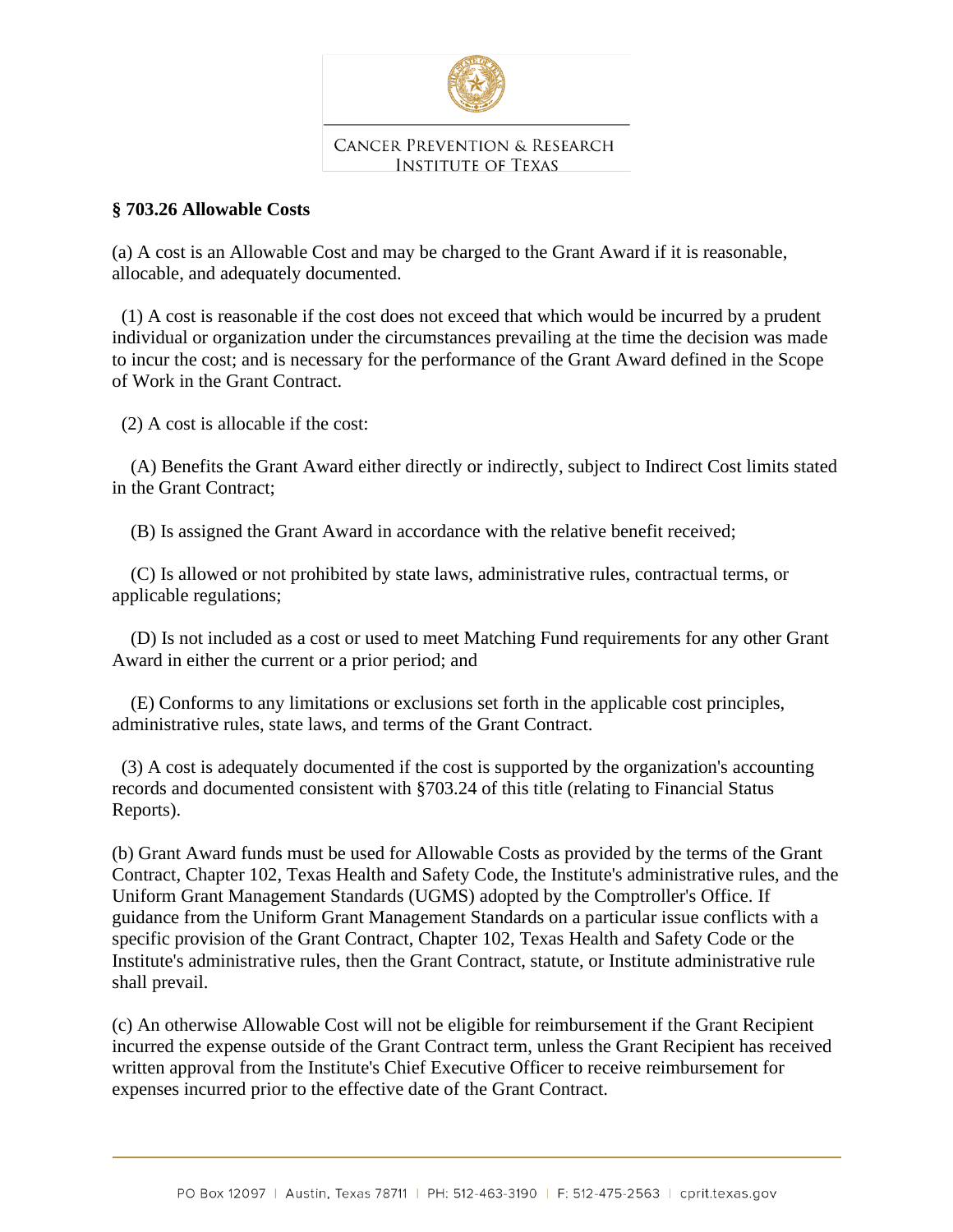(d) An otherwise Allowable Cost will not be eligible for reimbursement if the benefit from the cost of goods or services charged to the Grant Award is not realized within the applicable term of the Grant Award. The Grant Award should not be charged for the cost of goods or services that benefit another Grant Award or benefit a period prior to the Grant Contract effective date or after the termination of the Grant Contract.

(e) Grant Award funds shall not be used to reimburse unallowable expenses, including, but not limited to:

 (1) Bad debt, such as losses arising from uncollectible accounts and other claims and related costs.

(2) Contributions to a contingency reserve or any similar provision for unforeseen events.

(3) Contributions and donations made to any individual or organization.

 (4) Costs of entertainment, amusements, social activities, and incidental costs relating thereto, including tickets to shows or sports events, meals, alcoholic beverages, lodging, rentals, transportation and gratuities.

 (5) Costs relating to food and beverage items, unless the food item is related to the issue studied by the project that is the subject of the Grant Award.

 (6) Fines, penalties, or other costs resulting from violations of or failure to comply with federal, state, local or Indian tribal laws and regulations.

(7) An honorary gift or a gratuitous payment.

(8) Interest and other financial costs related to borrowing and the cost of financing.

 (9) Legislative expenses such as salaries and other expenses associated with lobbying the state or federal legislature or similar local governmental bodies, whether incurred for purposes of legislation or executive direction.

(10) Liability insurance coverage.

 (11) Benefit replacement pay or legislatively-mandated pay increases for eligible general revenue-funded state employees at Grant Recipient state agencies or universities.

 (12) Professional association fees or dues for an individual employed by the Grant Recipient. Professional association fees or dues for the Grant Recipient's membership in business, technical, and professional organizations may be allowed, with prior approval from the Institute, if:

(A) the professional association is not involved in lobbying efforts; and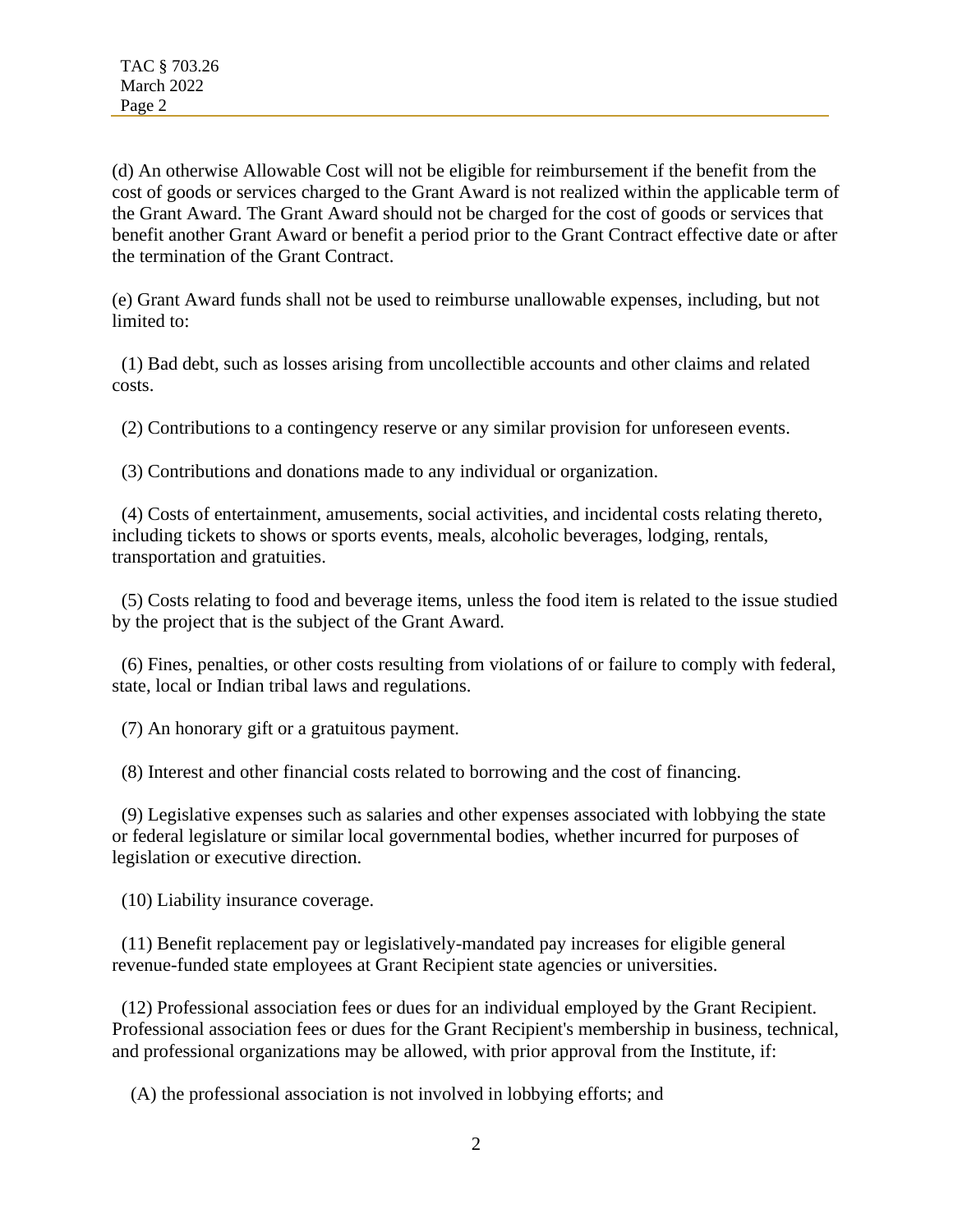(B) the Grant Recipient demonstrates how membership in the professional association benefits the Grant Award project(s).

 (13) Promotional items and costs relating to items such as T-shirts, coffee mugs, buttons, pencils, and candy that advertise or promote the project or Grant Recipient.

(14) Fees for visa services.

 (15) Payments to a subcontractor if the subcontractor working on a Grant Award project employs an individual who is a Relative of the Principal Investigator, Program Director, Company Representative, Authorized Signing Official, or any person designated as Key Personnel for the same Grant Award project (collectively referred to as "affected Relative"), and the Grant Recipient will be paying the subcontractor with Grant Award funds for any portion of the affected Relative's salary or the Relative submits payment requests on behalf of the subcontractor to the Grant Recipient for payment with Grant Award funds.

 (A) For exceptional circumstances, the Institute's Chief Executive Office may grant an exception to allow payment of Grant Award funds if the Grant Recipient notifies the Institute prior to finalizing the subcontract. The Chief Executive Officer must notify the Oversight Committee in writing of the decision to allow reimbursement for the otherwise unallowable expense.

 (B) Nothing herein is intended to supersede a Grant Recipient's internal policies, to the extent that such policies are stricter.

## (16) Fundraising.

(17) Tips or gratuities.

(f) Pursuant to Texas Health and Safety Code Section 102.203(b) the Institute may authorize reimbursement for one or more of the following expenses incurred by a cancer clinical trial participant that are associated with participating in a clinical trial and included in the Grant Recipient's Approved Budget:

- (1) transportation, including car mileage, parking, bus fare, taxi or ride hailing fare exclusive of tips, and commercial economy class airfare within the borders of the State of Texas;
- (2) lodging; and
- (3) any cost reimbursed under a cancer clinical trial participation program established pursuant to Texas Health and Safety Code Chapter 51 relating to Cancer Clinical Trial Participation Program).